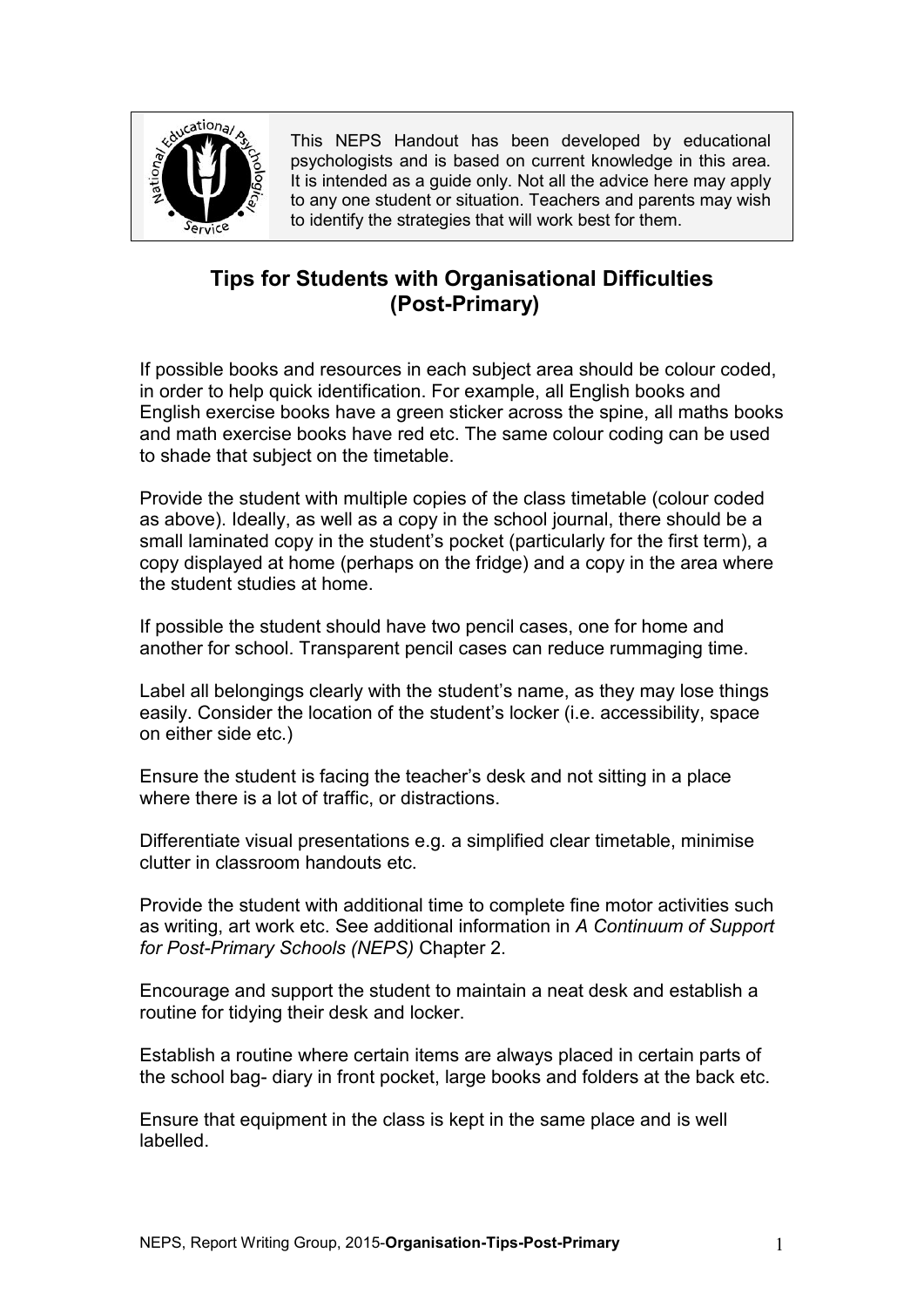Attend to the student's ideal writing position. That is:

- Both table and chair are the right size for the student.
- Provide a sloping surface on which s/he can write. Ideally this should have a rim for holding a pencil.
- Ensure s/he sits with his bottom at the back of the chair so his/her thighs are supported.
- Both feet are on the ground.
- Body and head are upright and facing the direction of the teacher.
- Forearms supported on the table.
- S/he uses a correct pencil grip.

## **Study Skills and Task Attack**

Encourage the student to consider their strengths and weaknesses in relation to the requirements of various learning tasks. Get them to think about their preferred method for understanding and memorising new information.

## **Teach tactics for gathering main points from text:**

- Establish the title and main idea.
- If follow-up questions are to be answered, read through questions both before and again after reading the text.
- Look for the key-words and phrases and underline/highlight to support memory and aid revision. Sketch a picture, picture-sequence or diagram to represent what has been read.
- Look for underlying ideas as well as surface interpretation of text.
- Use spider charts to help the student structure information. (see next page)

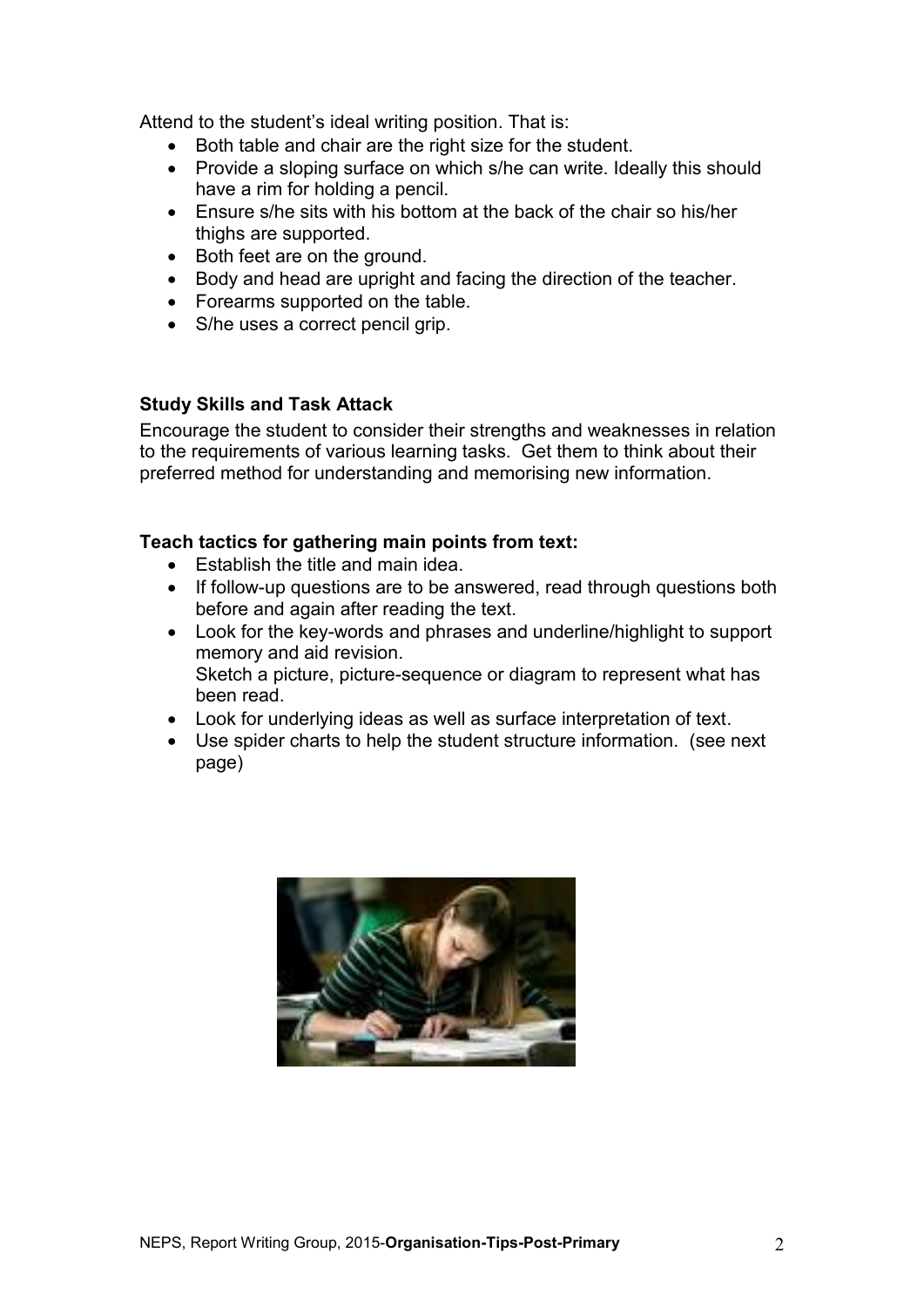

#### **Teach structures to organise thinking:**

- Encourage the student to talk through a subject or idea, to extend vocabulary and clarify concepts.
- Teach students to "brainstorm" ideas writing them down so that they can be grouped and arranged in order afterwards.
- Help them to put ideas in to order using structures such as time, sequence, stages of a process, order of importance etc.
- Provide structured forms for building stories or writing an account of events, using illustrations (See example)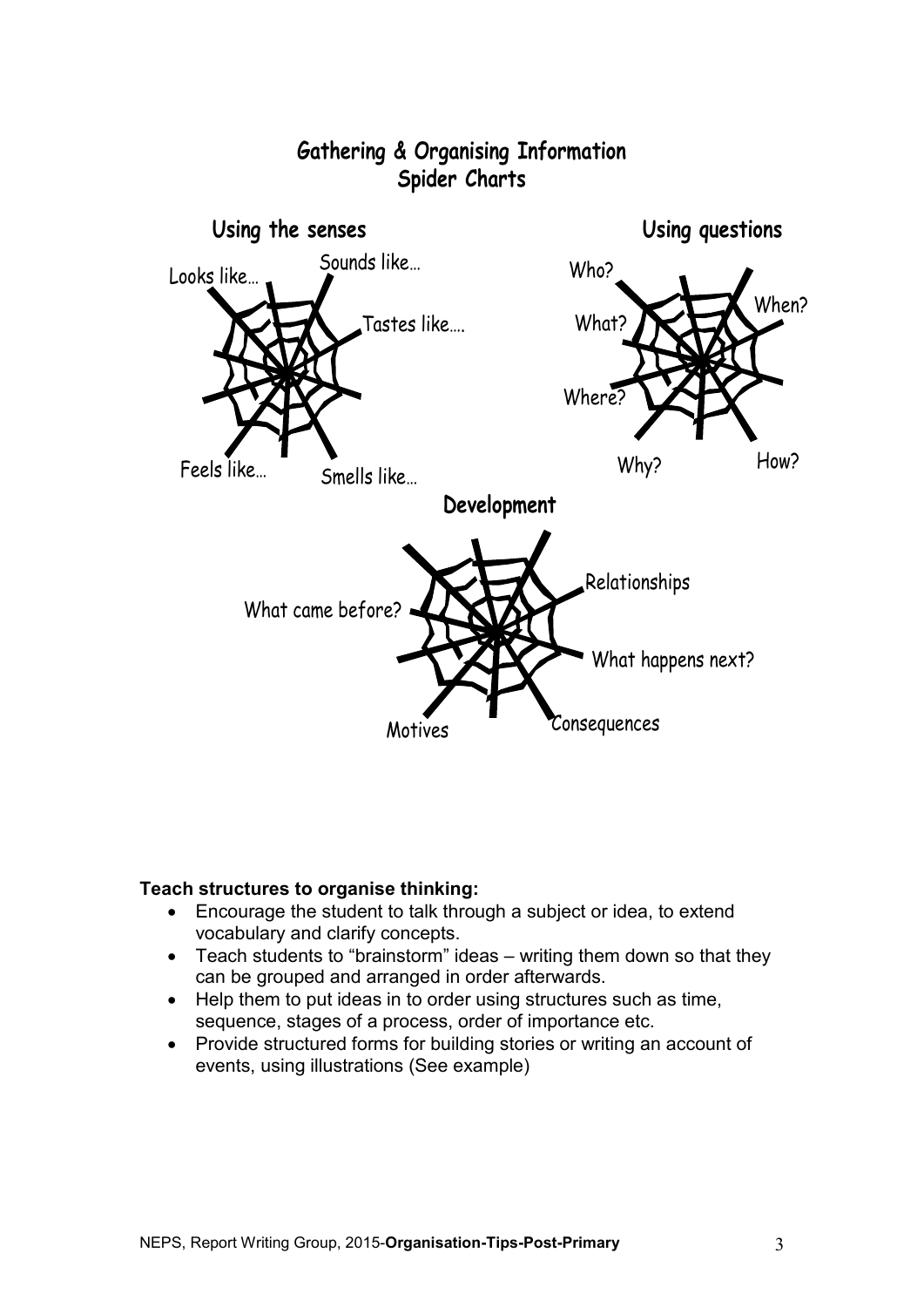

#### **Teach systems for recording**

- Encourage students to verbalise sentences before writing.
- Teach systems and codes for note taking, cutting down to main words, reinforcing with illustrations, highlighting with different coloured pens, leaving spaces for expanding notes later etc. use double-paging as appropriate (one page for students to write down thoughts without worrying about spelling, etc and the opposite page for redrafts – possibly with an adult's help).
- Encourage students to make a habit of re-reading work, perhaps outloud or to a friend, to correct errors.
- Keep available lists of frequently mis-spelt words, groups of "topic" words, maths tables, and other reminders.
- Consider alternative ways of recording work. For example: wordprocessors with spell and grammar checks, dictation/Dictaphone etc.